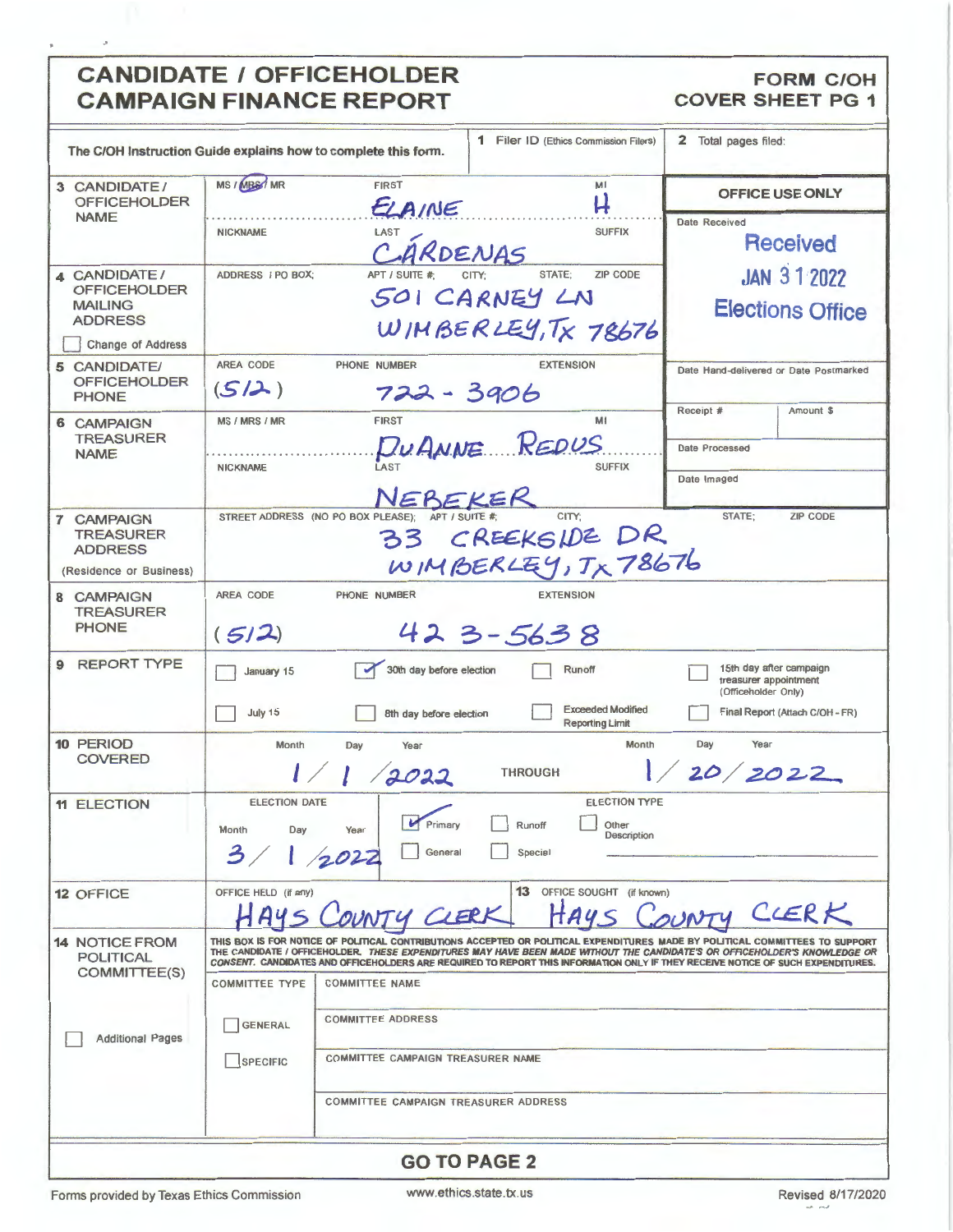## **CANDIDATE / OFFICEHOLDER Statement College**

## FORM C/OH<br>COVER SHEET PG 2

|                                                                                                                                         | CAMPAIGN FINANCE REPORT                                                                                                                                         |                                               |  |  |
|-----------------------------------------------------------------------------------------------------------------------------------------|-----------------------------------------------------------------------------------------------------------------------------------------------------------------|-----------------------------------------------|--|--|
| <b>15 C/OH NAME</b>                                                                                                                     | ELAINE CÁRDENAS                                                                                                                                                 | <b>16</b> Filer ID (Ethics Commission Filers) |  |  |
| <b>17 CONTRIBUTION</b><br><b>TOTALS</b>                                                                                                 | 1.<br>TOTAL UNITEMIZED POLITICAL CONTRIBUTIONS (OTHER THAN<br>PLEDGES, LOANS, OR GUARANTEES OF LOANS, OR<br><b>CONTRIBUTIONS MADE ELECTRONICALLY)</b>           |                                               |  |  |
|                                                                                                                                         | <b>TOTAL POLITICAL CONTRIBUTIONS</b><br>2.<br>(OTHER THAN PLEDGES, LOANS, OR GUARANTEES OF LOANS)                                                               | 595<br>\$                                     |  |  |
| <b>EXPENDITURE</b><br><b>TOTALS</b>                                                                                                     | 3.<br>TOTAL UNITEMIZED POLITICAL EXPENDITURE.                                                                                                                   |                                               |  |  |
|                                                                                                                                         | <b>TOTAL POLITICAL EXPENDITURES</b><br>4.                                                                                                                       | 319.45<br>\$                                  |  |  |
| <b>CONTRIBUTION</b><br><b>BALANCE</b>                                                                                                   | 5.<br>TOTAL POLITICAL CONTRIBUTIONS MAINTAINED AS OF THE LAST DAY<br>OF REPORTING PERIOD                                                                        | 602.63<br>\$                                  |  |  |
| <b>OUTSTANDING</b><br><b>LOAN TOTALS</b>                                                                                                | TOTAL PRINCIPAL AMOUNT OF ALL OUTSTANDING LOANS AS OF THE<br>6.<br>LAST DAY OF THE REPORTING PERIOD                                                             | \$                                            |  |  |
|                                                                                                                                         | Signature of Candidate or Officeholder                                                                                                                          |                                               |  |  |
|                                                                                                                                         | Please complete either option below:                                                                                                                            |                                               |  |  |
| <b>MARLA KESSLER</b><br>Notary Public, State of Texas<br>(1) Affidavit<br>Comm. Expires 08-30-2022<br>Notary ID 354960-9<br><b>THIW</b> |                                                                                                                                                                 |                                               |  |  |
| NOTARY STAMP / SEAL                                                                                                                     |                                                                                                                                                                 |                                               |  |  |
| Swom to and subscribed before me by                                                                                                     |                                                                                                                                                                 |                                               |  |  |
| of officer administering oath                                                                                                           | Elaine H. Cardenas mis me 31st day of January.<br>to certify which, witness my hand and seal of office.<br>Notary<br>Printed name of officer administering oath | Title of officer administering oath           |  |  |
|                                                                                                                                         | OR                                                                                                                                                              |                                               |  |  |

| (2) Unsworn Declaration |  |
|-------------------------|--|
|                         |  |

|               |                  |                         |         | Signature of Candidate/Officeholder (Declarant) |           |
|---------------|------------------|-------------------------|---------|-------------------------------------------------|-----------|
| Executed in   | County, State of | on the _______ day of _ | (month) | .20<br>(year)                                   |           |
|               | (street)         | (city)                  | (state) | (zip code)                                      | (country) |
| My address is |                  |                         |         |                                                 |           |
| My name is    |                  | and my date of birth is |         |                                                 |           |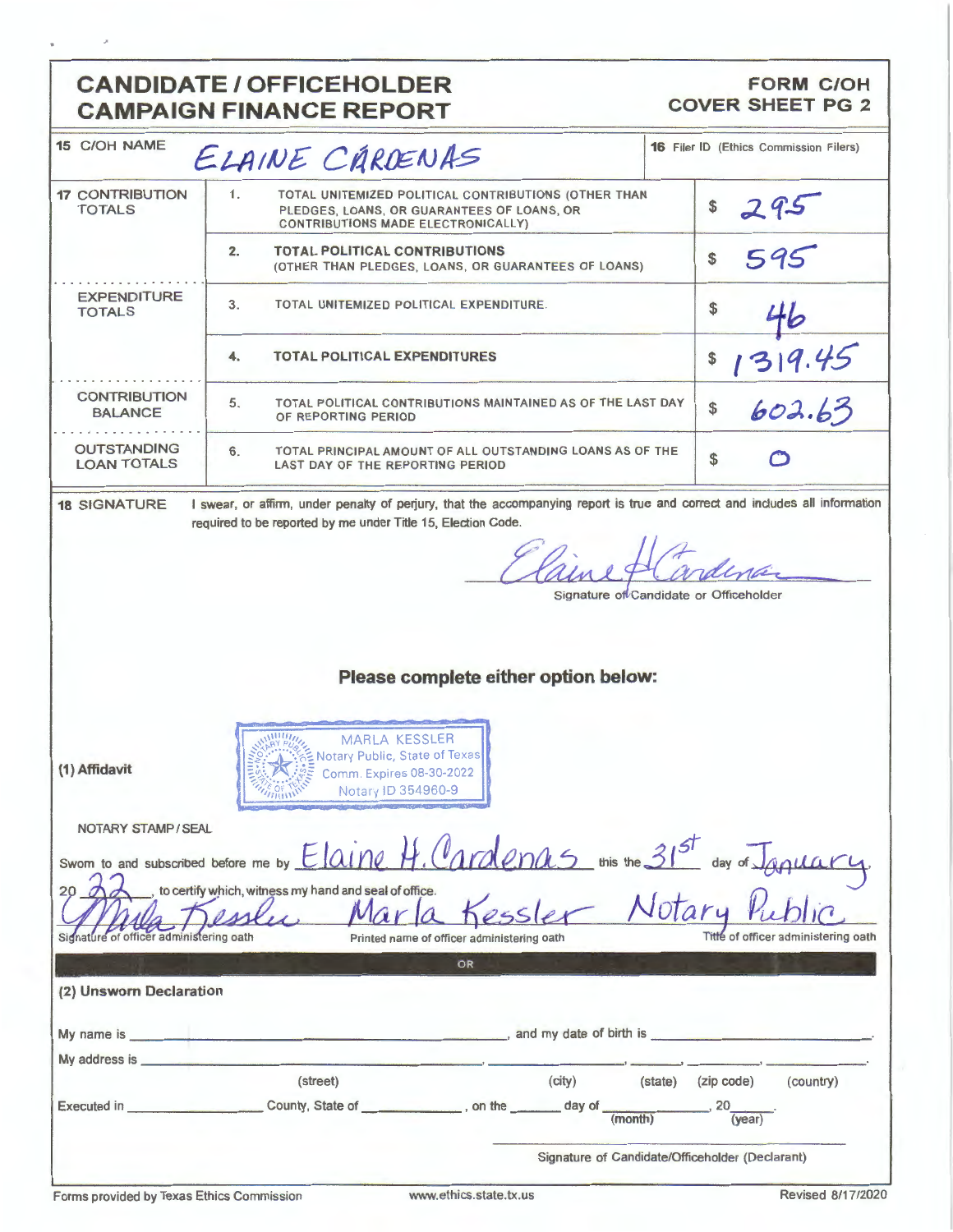|     |                                                                                              |  |                                        | <b>COVER SHEET PG 3</b>          |
|-----|----------------------------------------------------------------------------------------------|--|----------------------------------------|----------------------------------|
|     | <b>19 FILER NAME</b><br>ELAINE CÁRDENAS                                                      |  | 20 Filer ID (Ethics Commission Filers) |                                  |
|     | 21 SCHEDULE SUBTOTALS<br><b>NAME OF SCHEDULE</b>                                             |  |                                        | <b>SUBTOTAL</b><br><b>AMOUNT</b> |
| 1.  | $\sqrt{2}$<br><b>SCHEDULE A1: MONETARY POLITICAL CONTRIBUTIONS</b>                           |  |                                        | \$<br>595                        |
| 2.  | SCHEDULE A2: NON-MONETARY (IN-KIND) POLITICAL CONTRIBUTIONS                                  |  |                                        | \$                               |
| 3.  | <b>SCHEDULE B: PLEDGED CONTRIBUTIONS</b>                                                     |  |                                        | \$                               |
| 4.  | <b>SCHEDULE E: LOANS</b>                                                                     |  |                                        | \$                               |
| 5.  | SCHEDULE F1: POLITICAL EXPENDITURES MADE FROM POLITICAL CONTRIBUTIONS                        |  |                                        | \$                               |
| 6.  | SCHEDULE F2: UNPAID INCURRED OBLIGATIONS                                                     |  |                                        | \$                               |
| 7.  | SCHEDULE F3: PURCHASE OF INVESTMENTS MADE FROM POLITICAL CONTRIBUTIONS                       |  |                                        | \$                               |
| 8.  | SCHEDULE F4: EXPENDITURES MADE BY CREDIT CARD                                                |  |                                        | \$                               |
| 9.  | V<br>SCHEDULE G: POLITICAL EXPENDITURES MADE FROM PERSONAL FUNDS                             |  |                                        | \$1319.45                        |
| 10. | SCHEDULE H: PAYMENT MADE FROM POLITICAL CONTRIBUTIONS TO A BUSINESS OF C/OH                  |  |                                        | \$                               |
| 11. | SCHEDULE I: NON-POLITICAL EXPENDITURES MADE FROM POLITICAL CONTRIBUTIONS                     |  |                                        | \$                               |
| 12. | SCHEDULE K: INTEREST, CREDITS, GAINS, REFUNDS, AND CONTRIBUTIONS RETURNED<br><b>TO FILER</b> |  |                                        | \$                               |
|     |                                                                                              |  |                                        |                                  |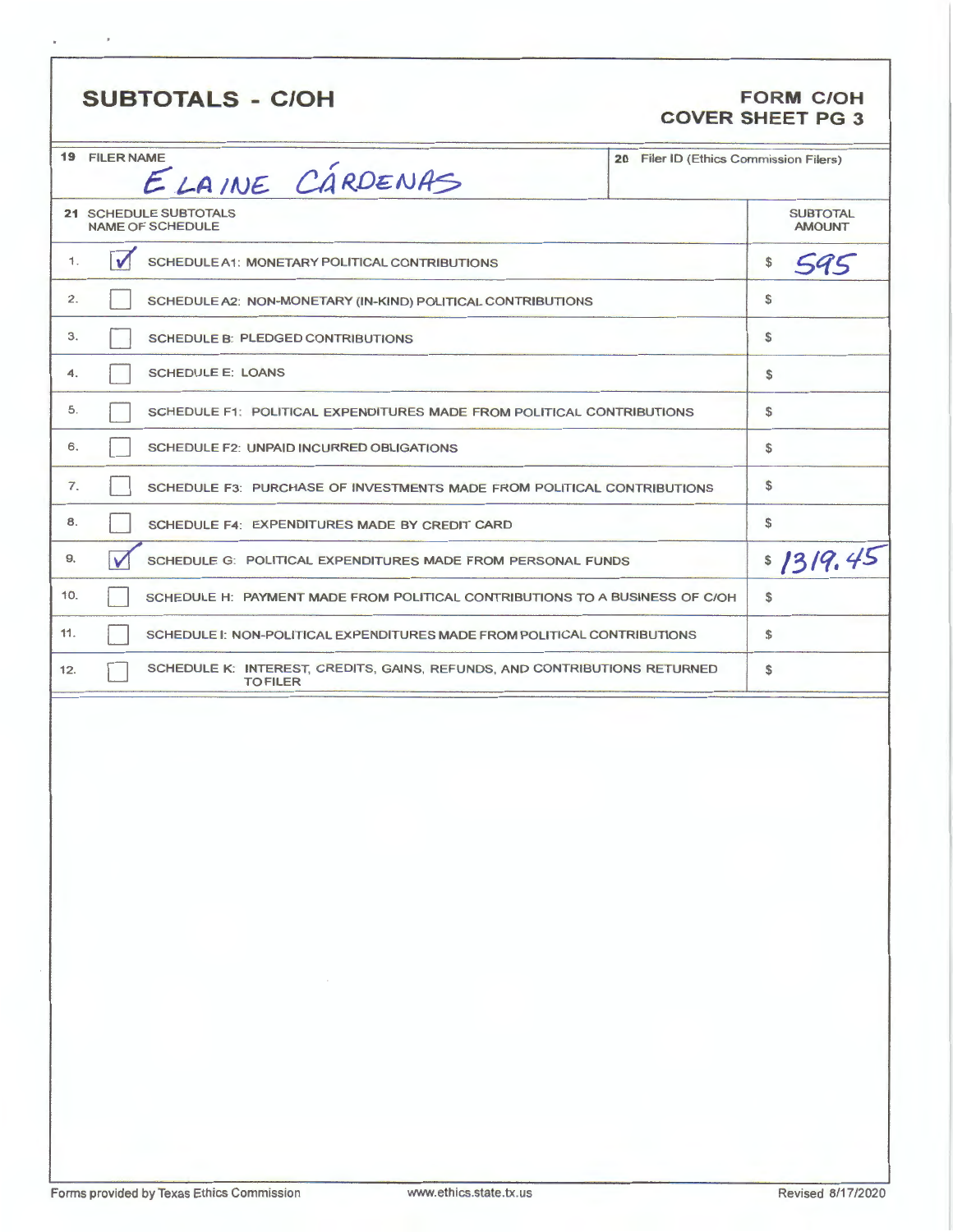|               | The Instruction Guide explains how to complete this form.                                                                                                                                         |                                           | 1 Total pages Schedule A1:            |
|---------------|---------------------------------------------------------------------------------------------------------------------------------------------------------------------------------------------------|-------------------------------------------|---------------------------------------|
| 2 FILER NAME  | ELAINE CÁRDENAS                                                                                                                                                                                   |                                           | 3 Filer ID (Ethics Commission Filers) |
| 4 Date        | 5 Full name of contributor<br>$\Box$ out-of-state PAC (ID#: $\Box$ )<br>PATRICIA NILSSON<br>$1 - 14 - 22 - 6$ Contributor address;<br>City; State; Zip Code<br>1611 KINGS CASTLE DR WIMBERLEY, TX | 7 Amount of contribution (\$)<br>3100     |                                       |
|               | Principal occupation / Job title (See Instructions)<br>RETIRED                                                                                                                                    | 9 Employer (See Instructions)             |                                       |
| Date          | Full name of contributor                                                                                                                                                                          | out-of-state PAC (ID#:                    | Amount of contribution (\$)           |
|               | $1 - 15 - 22$ Contributor address: RAMBO<br>2614 FM 3237 WIMBERLEY, TX 78676                                                                                                                      | State; Zip Code                           | 4100                                  |
|               | Principal occupation / Job title (See Instructions)<br>BUSINESS OWNER                                                                                                                             | Employer (See Instructions)<br>SELF       |                                       |
| Date          | Full name of contributor                                                                                                                                                                          | out-of-state PAC (ID#:                    | Amount of contribution (\$)           |
| $1 - 14 - 22$ | LAURA EWING<br>Contributor address;<br>City;                                                                                                                                                      | State; Zip Code                           | $\underline{\mathfrak{B}}100$         |
|               | 64 WOODCREEK DR, WIMBERIEY, TX78676<br>Principal occupation / Job title (See Instructions)                                                                                                        | Employer (See Instructions)               |                                       |
|               | MERCHANT                                                                                                                                                                                          | SELF                                      |                                       |
| Date          | Full name of contributor<br>City;<br>Contributor address;                                                                                                                                         | out-of-state PAC (ID#:<br>State; Zip Code | Amount of contribution (\$)           |
|               | Principal occupation / Job title (See Instructions)                                                                                                                                               | <b>Employer (See Instructions)</b>        |                                       |
|               |                                                                                                                                                                                                   |                                           |                                       |
|               |                                                                                                                                                                                                   |                                           |                                       |
|               |                                                                                                                                                                                                   |                                           |                                       |

j,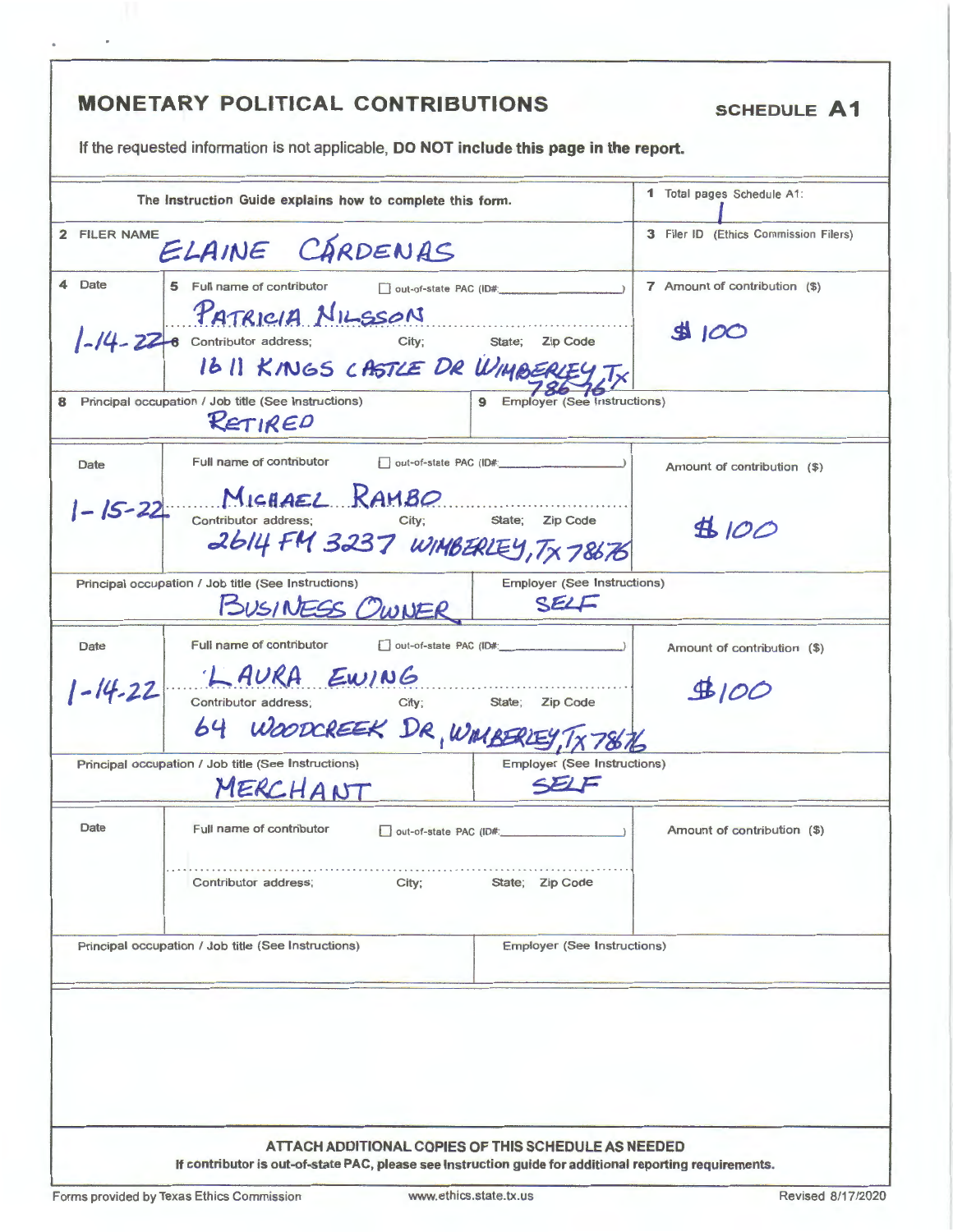| <b>PERSONAL FUNDS</b>                                                                                                                                                                               | <b>POLITICAL EXPENDITURES MADE FROM</b>                                                                                                                                      | <b>SCHEDULE G</b>                                                                                                                                                                                                                                                                                                                                     |
|-----------------------------------------------------------------------------------------------------------------------------------------------------------------------------------------------------|------------------------------------------------------------------------------------------------------------------------------------------------------------------------------|-------------------------------------------------------------------------------------------------------------------------------------------------------------------------------------------------------------------------------------------------------------------------------------------------------------------------------------------------------|
|                                                                                                                                                                                                     | If the requested information is not applicable, DO NOT include this page in the report.                                                                                      |                                                                                                                                                                                                                                                                                                                                                       |
|                                                                                                                                                                                                     | <b>EXPENDITURE CATEGORIES FOR BOX 8(a)</b>                                                                                                                                   |                                                                                                                                                                                                                                                                                                                                                       |
| <b>Advertising Expense</b><br>Accounting/Banking<br><b>Consulting Expense</b><br><b>Contributions/Donations Made By</b><br>Candidate/Officeholder/Political Committee<br><b>Credit Card Payment</b> | <b>Event Expense</b><br>Fees<br>Food/Beverage Expense<br>Gift/Awards/Memorials Expense<br><b>Legal Services</b><br>The instruction Guide explains how to complete this form. | Loan Repayment/Reimbursement<br>Solicitation/Fundraising Expense<br>Office Overhead/Rental Expense<br><b>Transportation Equipment &amp; Related Expense</b><br>Polling Expense<br><b>Travel In District</b><br><b>Printing Expense</b><br><b>Travel Out Of District</b><br>Salaries/Wages/Contract Labor<br>Other (enter a category not listed above) |
| 1 Total pages Schedule G:                                                                                                                                                                           | 2 FILER NAME<br>ELAINE CARDENAS                                                                                                                                              | 3 Filer ID (Ethics Commission Filers)                                                                                                                                                                                                                                                                                                                 |
| $\overline{\bf{4}}$<br>Date<br>$-10-22$                                                                                                                                                             | 5 Payee name<br>SQUARESPACE INC                                                                                                                                              |                                                                                                                                                                                                                                                                                                                                                       |
| 6 Amount (\$)<br>eimbursement from<br>political contributions<br>intended                                                                                                                           | 7 Payee address;<br>225 VARICK ST                                                                                                                                            | <b>Zip Code</b><br>City;<br>State;<br>NY<br>100/4                                                                                                                                                                                                                                                                                                     |
| <b>PURPOSE</b><br>OF<br><b>EXPENDITURE</b>                                                                                                                                                          | (a) Category (See Categories listed at the top of this schedule)<br>OTHER<br>SOLIAL MEDIA                                                                                    | (b) Description<br>WEBSITE BUILDER SOFTWARE                                                                                                                                                                                                                                                                                                           |
|                                                                                                                                                                                                     | Check if travel outside of Texas. Complete Schedule T.<br>(c)<br>Candidate / Officeholder name                                                                               | Check if Austin, TX, officeholder living expense<br><b>Office held</b><br>Office sought                                                                                                                                                                                                                                                               |
| Complete ONLY if direct<br>expenditure to benefit C/OH                                                                                                                                              | ELAINE CARDENAS                                                                                                                                                              | COUNTY CLERK<br>CER                                                                                                                                                                                                                                                                                                                                   |
| Date<br>$1 - 14 - 22$                                                                                                                                                                               | Payee name<br>HCDP                                                                                                                                                           |                                                                                                                                                                                                                                                                                                                                                       |
| Amount (\$)<br>teimbursement from<br>political contributions<br>intended                                                                                                                            | Payee address;<br>POBOX 1245<br>BUDA, TX 78610                                                                                                                               | City;<br>State;<br>Zip Code                                                                                                                                                                                                                                                                                                                           |
| <b>PURPOSE</b><br>OF                                                                                                                                                                                | Category (See Categories listed at the top of this schedule)<br>ADUERTISING                                                                                                  | Description<br>Ad                                                                                                                                                                                                                                                                                                                                     |
| <b>EXPENDITURE</b>                                                                                                                                                                                  | Check if travel outside of Texas. Complete Schedule T.                                                                                                                       | Check if Austin, TX, officeholder living expense                                                                                                                                                                                                                                                                                                      |
|                                                                                                                                                                                                     | Candidate / Officeholder name                                                                                                                                                | Office held<br>Office sought                                                                                                                                                                                                                                                                                                                          |
| Complete ONLY if direct<br>expenditure to benefit C/OH                                                                                                                                              | ELAINE CARDENAS                                                                                                                                                              | COUNTY CLERIC COUNTY CLERI                                                                                                                                                                                                                                                                                                                            |
| Date<br>$1 - 7 - 22$                                                                                                                                                                                | Payee name<br>FED EX OFFICE                                                                                                                                                  |                                                                                                                                                                                                                                                                                                                                                       |
| Amount (\$)<br>political contributions<br>intended                                                                                                                                                  | Payee address;<br>5601 BRODIE LN                                                                                                                                             | City;<br>State;<br>Zip Code<br>AUSTIN<br>$T\chi$<br>78745                                                                                                                                                                                                                                                                                             |
| <b>PURPOSE</b><br>OF<br><b><i>EXPENDITURE</i></b>                                                                                                                                                   | Category (See Categories listed at the top of this schedule)<br>PRINTING                                                                                                     | Description<br>PUSHCARDS<br>500                                                                                                                                                                                                                                                                                                                       |
|                                                                                                                                                                                                     | Check if travel outside of Texas. Complete Schedule T.                                                                                                                       | Check if Austin, TX, officeholder living expense                                                                                                                                                                                                                                                                                                      |
| Complete ONLY if direct<br>expenditure to benefit C/OH                                                                                                                                              | Candidate / Officeholder name<br>ELAINE<br>CARDENAS                                                                                                                          | Office sought<br>Office held<br>CLERK<br>CLERX                                                                                                                                                                                                                                                                                                        |
|                                                                                                                                                                                                     | ATTACH ADDITIONAL COPIES OF THIS SCHEDULE AS NEEDED                                                                                                                          |                                                                                                                                                                                                                                                                                                                                                       |

Forms provided by Texas Ethics Commission

J.